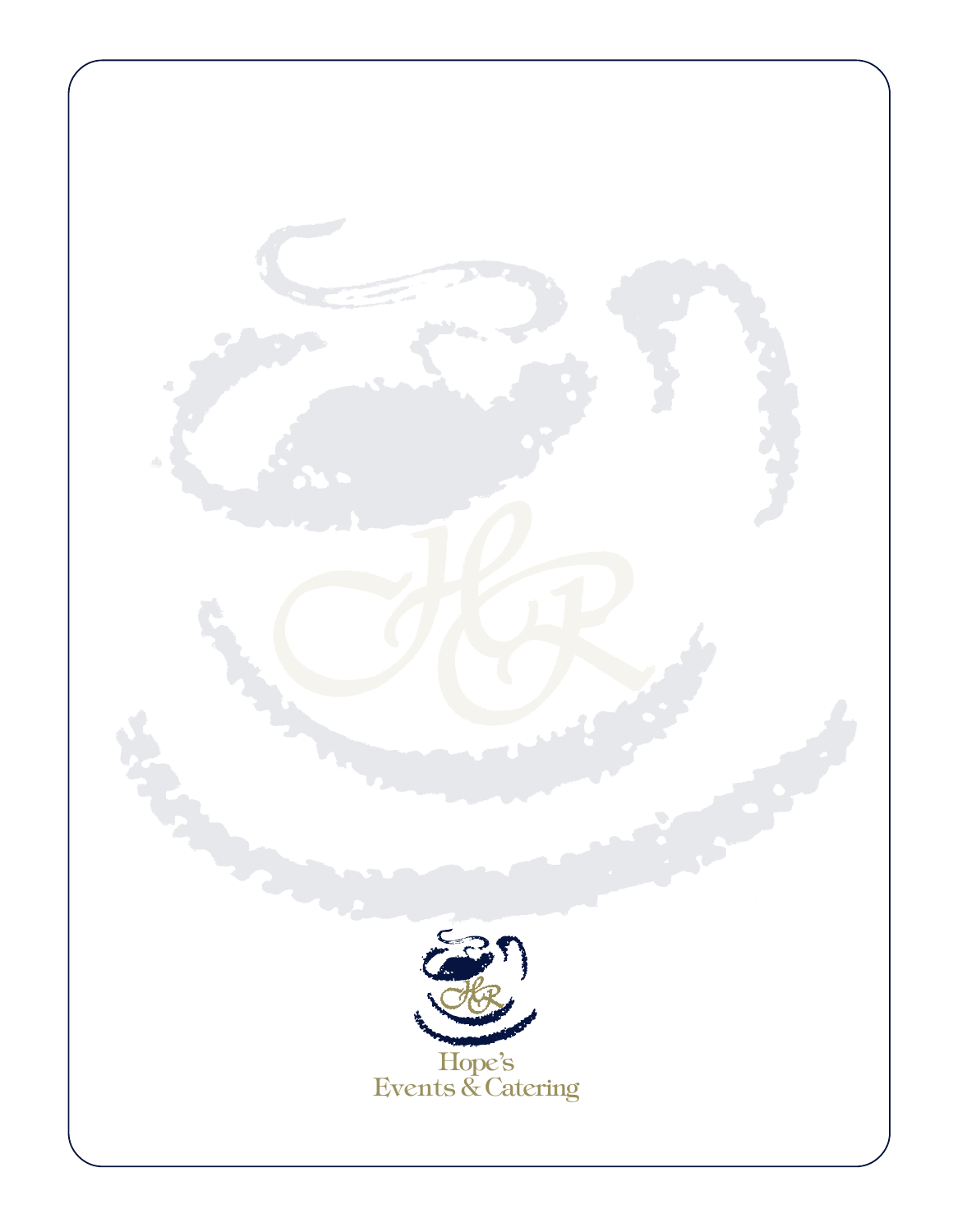

## CONTINENTAL BREAKFAST

Fresh Fruit Salad with Seasonal Berries

Selection of Freshly Baked Pastries: Muffins, Bagels, Danish, Scones & Cinnamon Walnut Coffee Cake *(Choose three)*

Served with Cream Cheese, Butter \$ Smucker's Jellies

Assortment of Tropicana Juices

Green Mountain Coffee *(Regular \$ Decaf)*

Twinings Teas

\*Price quote includes all food and beverage listed, linen tablecloths for tables, appropriate supplies and condiments.

~ Please ask about Our Brunch Suggestions ~ Including: Scrambled Eggs Quiche - Vegetable, Cheese & Meat Eggs Cooked to Order Bacon & Sausage<br>Carved Virginia Baked Ham **Carlo Carlo Virginia Baked Virginia Baked Ham Omelet Station with a Variety of Delicious Fillings Freshly Made Salads - Entree, Pasta, Fresh Vegetable or Fruit** Strawberries with Grand Marnier Cream & Fresh Raspberries A Selection of Decadent Desserts & More!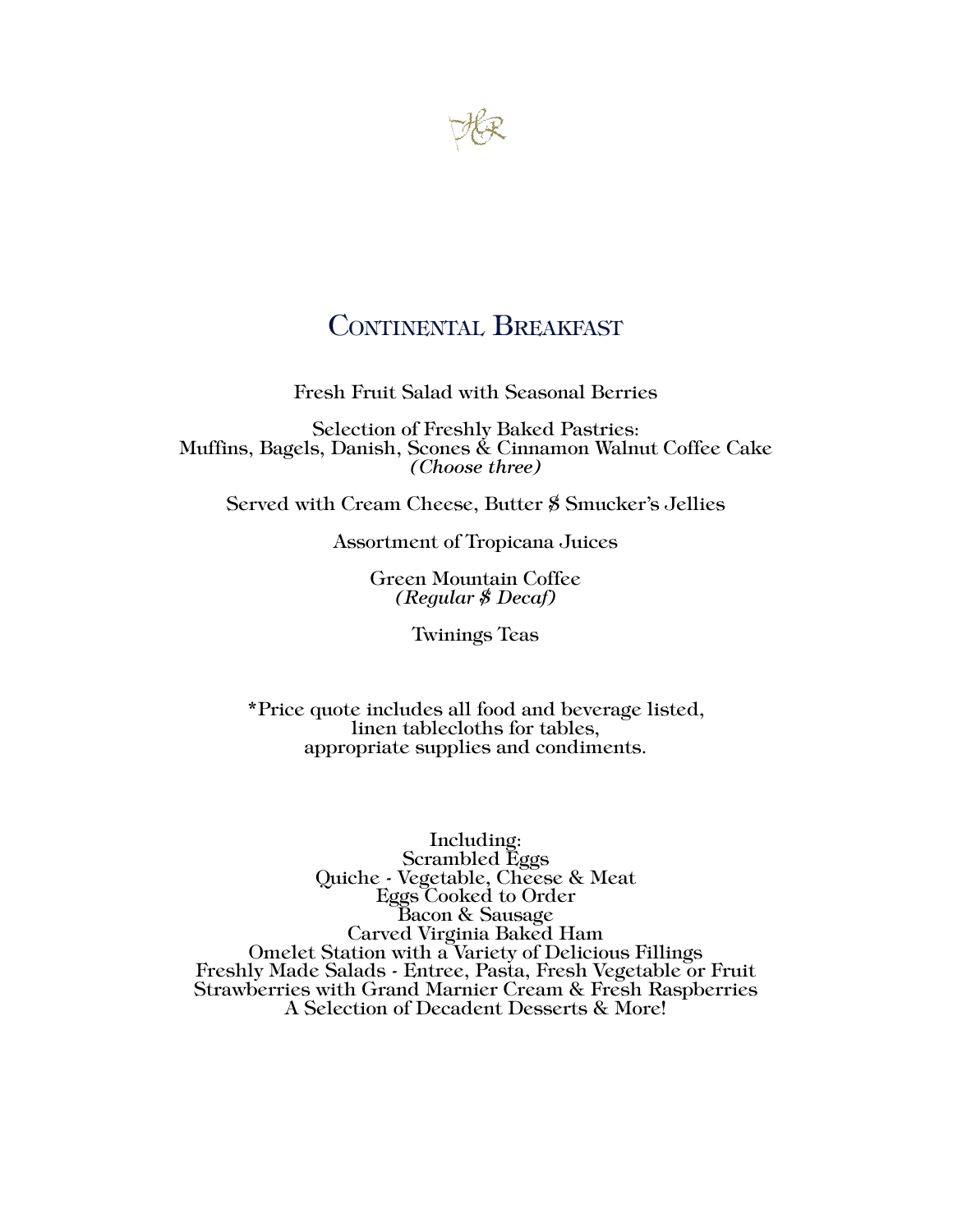

## COLD LUNCHEON BUFFETS

#### MENU<sub>1</sub>

Classic Meat Platter Turkey Breast, Virginia Baked Ham & Roast Beef Cheese Platter Swiss Lorraine, Provolone & American, Served with Lettuce, Sliced Tomatoes, Red Onion & Condiments Bread Basket with French & Multi-Grain Batards Tri-Colored Rotini with Fresh Vegetables & Vinaigrette Dressing Fresh Fruit Salad with Seasonal Berries Freshly Baked Cookies Soda/Juice/Mineral Water

*\*\*We Can Gladly Add Tuna, Egg Salad & Hummus To The Above Selections*

#### $M$ ENII  $2$

Pre-Made Sandwiches Virginia Baked Ham, Turkey Breast, Roast Beef & Assorted Cheese, Served with Lettuce & Tomato on French & Multi -Grain Batards Condiments on the Side Hearty Minestrone Soup<br>Cottage Fries Potato Chips Fudge-Nut Brownies<br>Soda/Juice/Mineral Water

*\*\*We Can Gladly Add Tuna, Egg Salad & Hummus To The Above Selections*

Hope E. Rich, 903 Hanshaw Road, Ithaca NY 14850 • 607-279-3221 hopeerich@gmail.com • hopeerich.com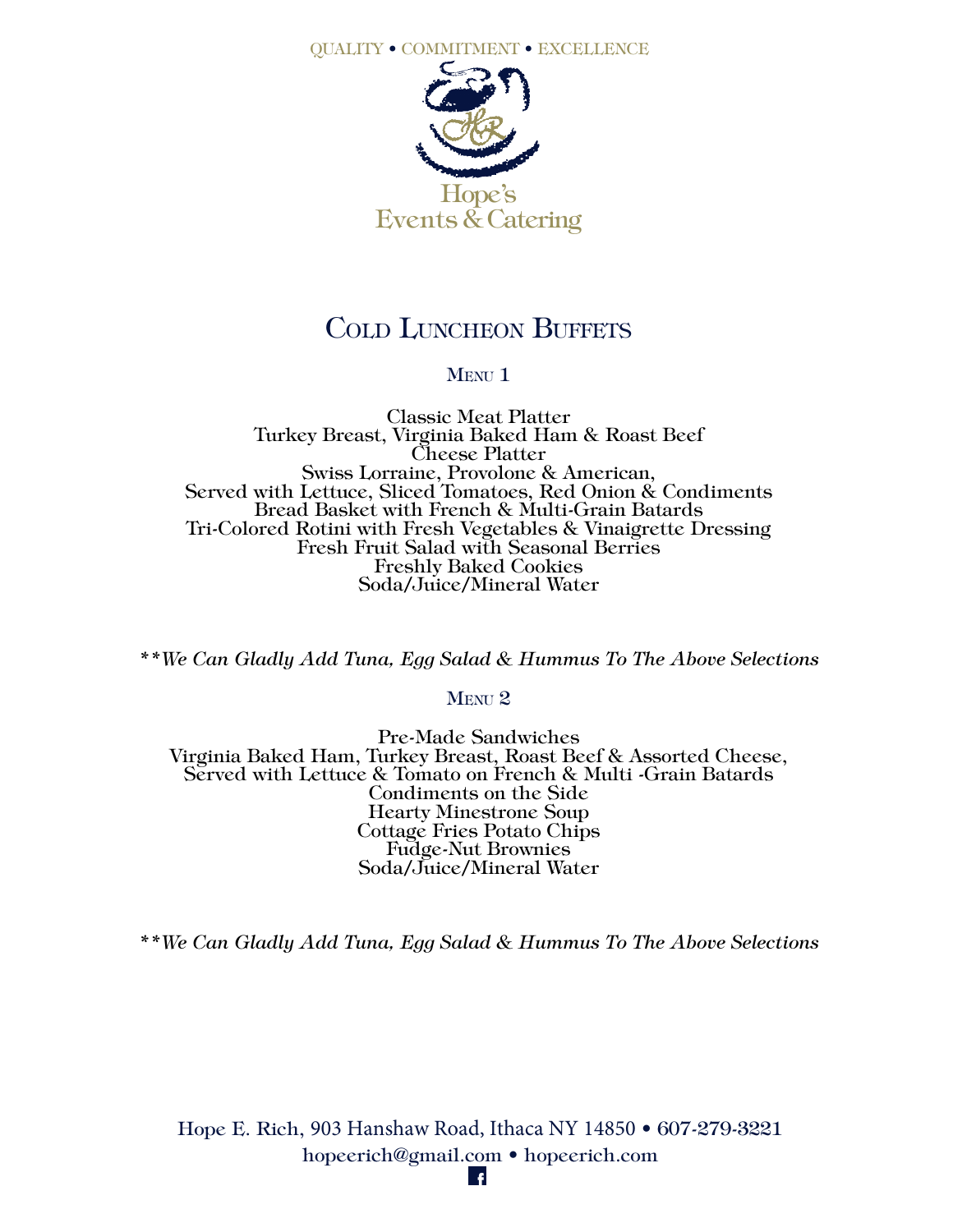

## COLD LUNCHEON BUFFETS

#### MENU<sub>3</sub>

Orange Kissimmee Chicken Salad Mixed Baby Greens Served with Choice of Dressing Penne Pasta with Tomatoes, Capers, Fresh Basil & Garlic Fresh Fruit Salad with Seasonal Berries Bread Basket - French & Multigrain Batards - Butter Selection of Cookies & Brownies Soda/Juice/Mineral Water

#### MENU<sup>4</sup>

Assorted Wrap Sandwiches (\*Choose Three) Smoked Turkey Club with Pesto Mayonnaise, Roast Beef with Caramelized Onion, Roasted Red Peppers & Garlic Aioli, Virginia Baked Ham and Swiss with Lettuce, Tomatoes & Spicy Honey Mustard, Grilled Italian Vegetables, Fresh Mozzarella & Basil Egg Salad with Asparagus & Fresh Dill Cottage Fries Potato Chips Fresh Fruit Basket \*Selection of Seasonal Whole Fruit with Grapes & Strawberries Bar Cookies: Brownies, Lemon Bars, Bourbon Pecan & Raspberry Crumb Soda/Juice/Mineral Water

Hope E. Rich, 903 Hanshaw Road, Ithaca NY 14850 • 607-279-3221 hopeerich@gmail.com • hopeerich.com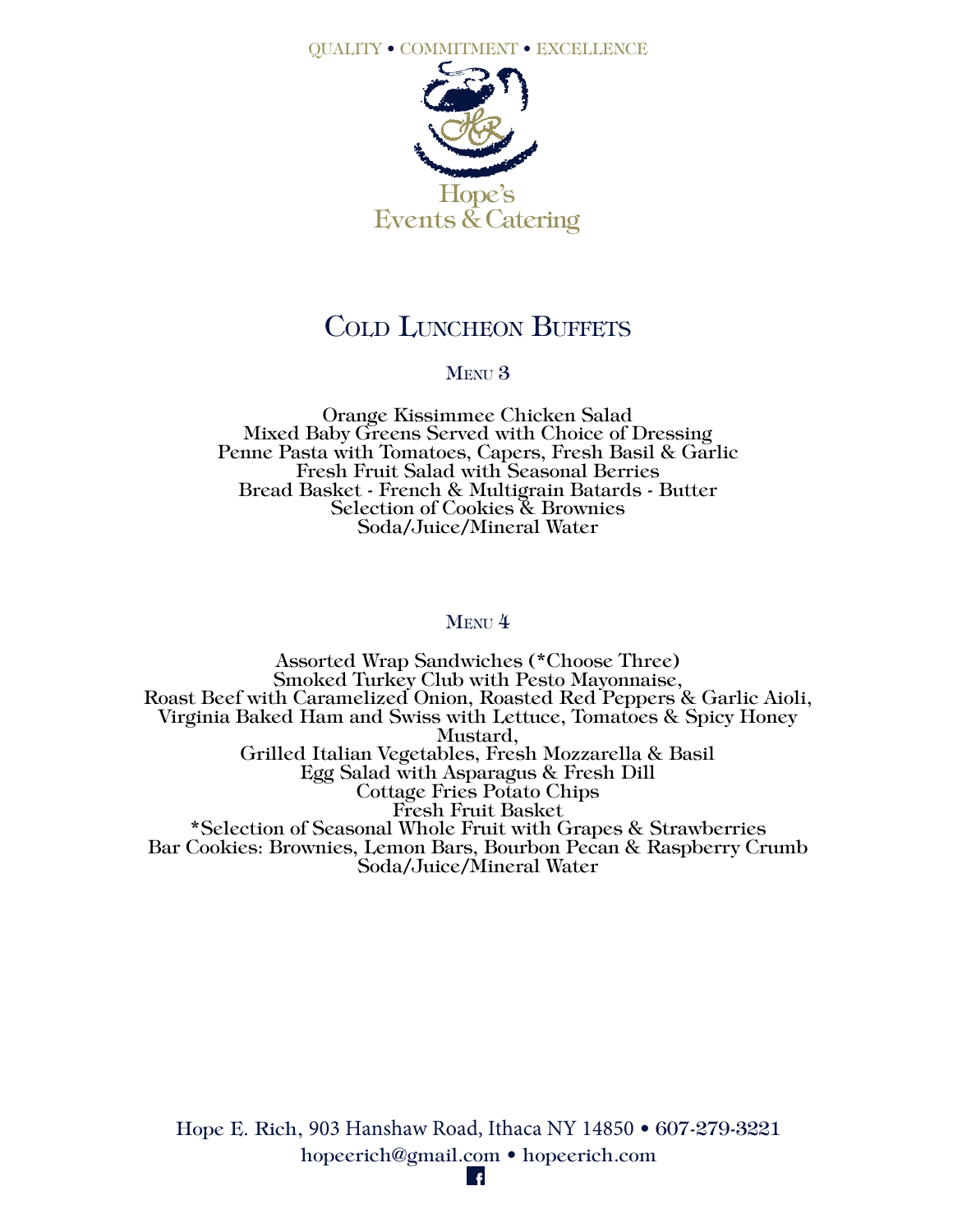

# COLD LUNCHEON BUFFETS

#### BOX LUNCH

Choice of Sandwich: Sliced Meats & Cheeses, Entree Salads, or Hummus, Served with Lettuce & Tomato on French & Multi-Grain Batards P.C. Condiments on the Side Fresh Fruit Cup Cottage Fries Potato Chips Freshly Baked Cookie Andes Mint Soda/Juice/Mineral Water

Hope E. Rich, 903 Hanshaw Road, Ithaca NY 14850 • 607-279-3221 hopeerich@gmail.com • hopeerich.com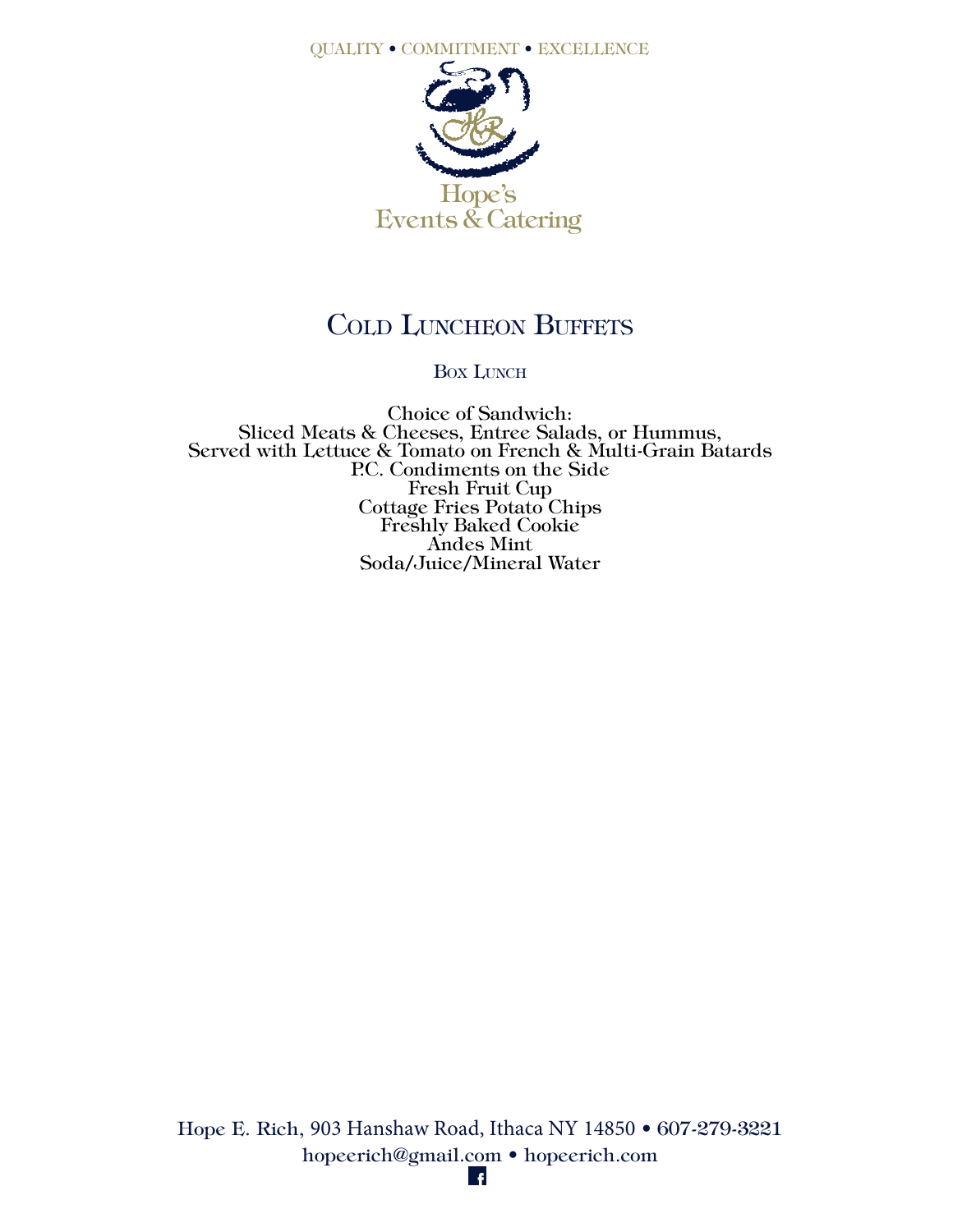

## HOT LUNCHEON BUFFETS

#### MENU<sub>1</sub>

Lasagna<br>Meat, Cheese, Florentine, or Roasted Vegetable Mixed Greens Salad with Choice of Dressing Garlic Bread or Bread Basket with Butter Soda/Juice/Mineral Water

#### MENU<sub>2</sub>

Quiche Spinach & Mushroom, Tomato & Gruyere, Quiche Lorraine & More! Ceasar Salad with Garlic Croutons & Fresh Parmesan Fresh Fruit Salad with Seasonal Berries Freshly Baked Cookies Soda/Juice/Mineral Water

#### MENU<sub>3</sub>

Chicken Divan with Fresh Broccoli Rice Pilaf with Toasted Almonds Mixed Greens Salad withy Choice of Dressing Fresh Fruit Platter with Sliced Melon & Seasonal Berries Freshly Baked Cookies Soda/Juice/Mineral Water

Hope E. Rich,903 Hanshaw Road, Ithaca NY 14850 • 607-279-3221 hopeerich@gmail.com • hopeerich.com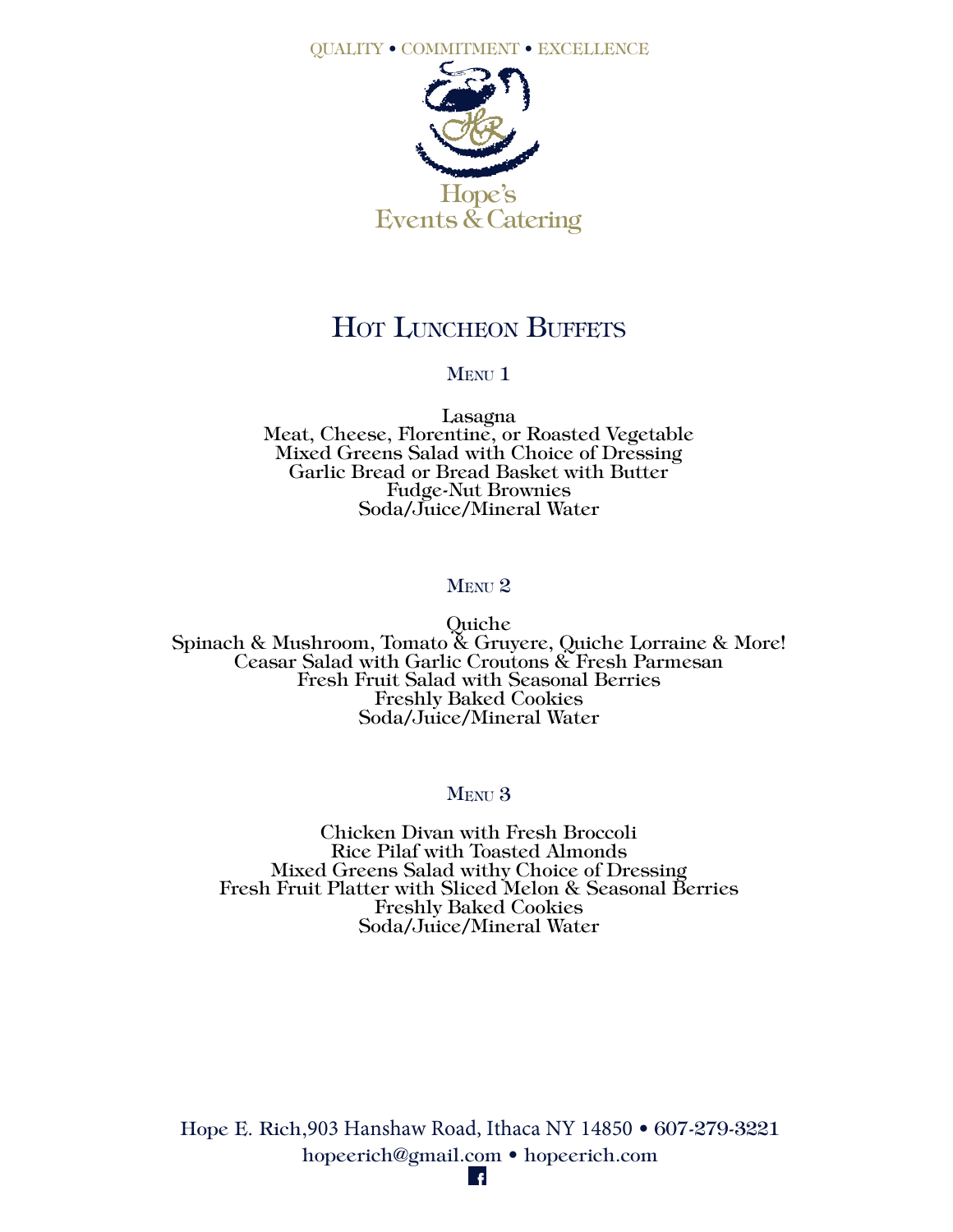

## **BARBECUE**

#### MENU<sub>1</sub>

Fresh Vegetable Basket & Dips Garlic Feta Spread In Sourdough Bowl, Served with Sliced French & Multigrain Batards Potato Chips - Pretzels

Grilled Veggie Burgers Grilled German Franks Grilled 1/4 lb Hamburgers Grilled Sausage with Onions & Peppers Served with Appropriate Rolls & Condiments Baked Beans with Brown Sugar & Bacon Old Fashioned Potato Salad with Egg Sweet & Sour Coleslaw Fresh Fruit Salad with Seasonal Berries Relish Trays Freshly Baked Cookies Iced Tea - Lemonade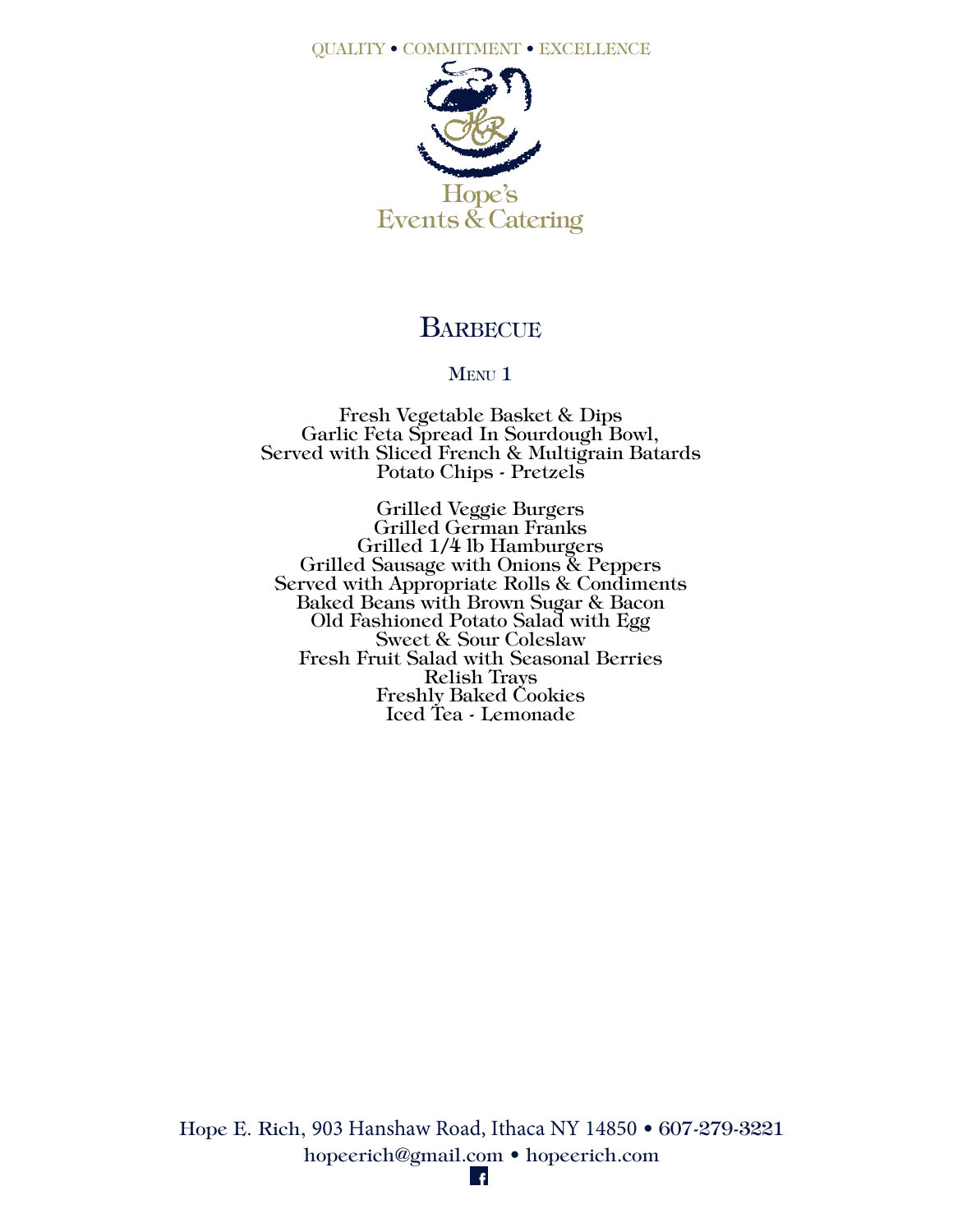

### **BARBECUE**

#### MENU<sub>2</sub>

Fresh Vegetable Basket & Dips<br>Cheese Board with Fresh Fruit & Crackers<br>Spinach Dip in Sourdough Boule, Served with Sliced French & Multi Batards Tortilla Chips & Salsa

Grilled Marinated Chicken Breasts with Fresh Rosemary & Garlic Grilled Rib-Eye Steaks Served with Onion Chutney Salt Potatoes with Sweet Butter Tri-Colored Rotini with Fresh Vegetables & Vinaigrette Dressing<br>Fresh Fruit Platter with Watermelon Boat Bread Basket French, Multi-Grain & Sourdough Batards

> Selection of Desert Bars: Fudge-Nut Brownies ~ Raspberry Crumb bars Lemon Bars ~ Pecan Bars

> > Iced Tea - Lemonade

\*In addition, we have a wide variety of other barbecue selections including Chicken & Ribs, Ice Cream Sundae Bars, Clambakes, Theme Parties & more!

Hope E. Rich, 903 Hanshaw Road, Ithaca NY 14850 • 607-279-3221 hopeerich@gmail.com • hopeerich.com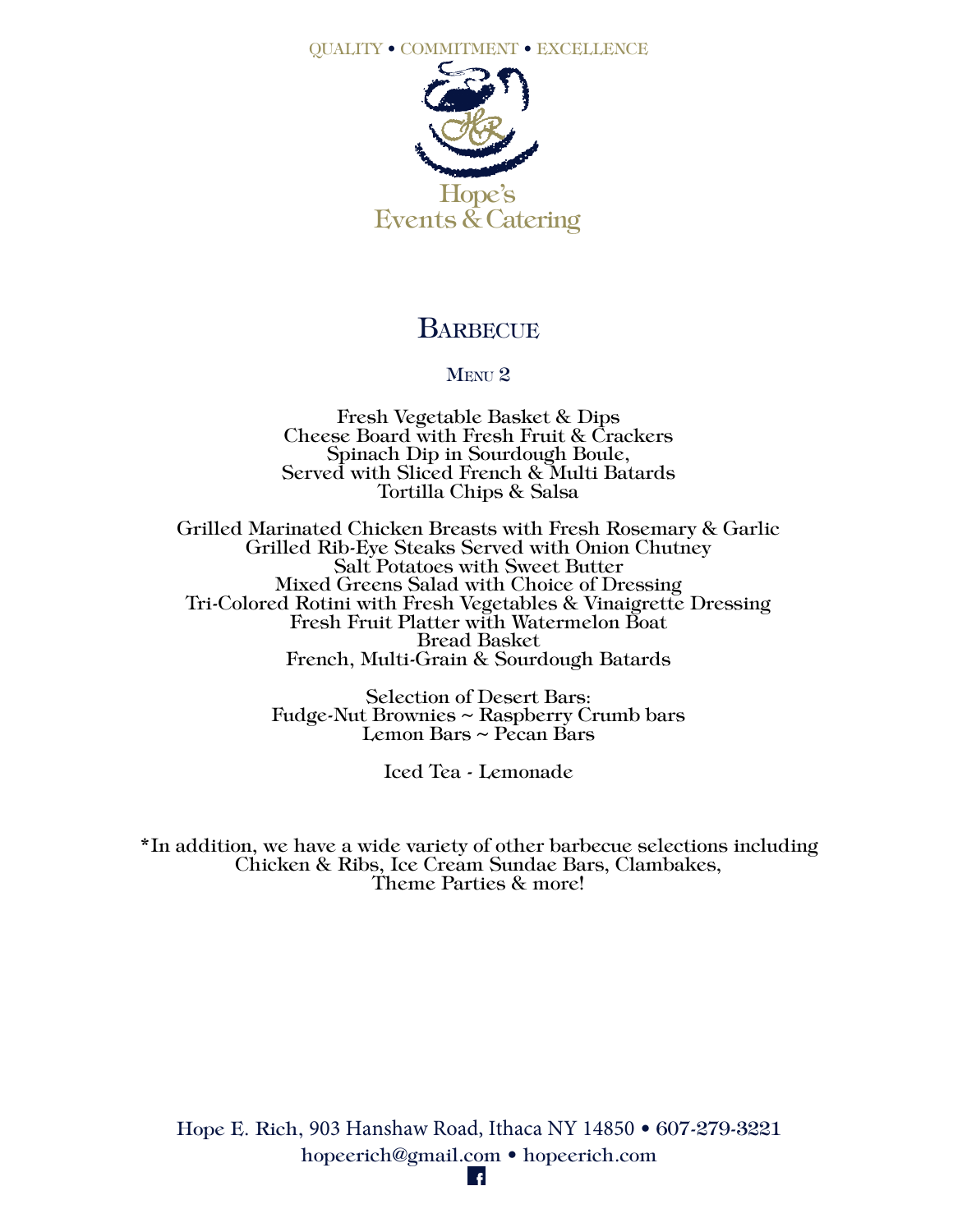

## COLD HORS D'OEUVRES

Cheese Straws Fresh Vegetable Basket & Dips Belgian Endive with Roquefort & Toasted Walnuts Bite-Sized Melon Wrapped in Prosciutto Hummus with Toasted Pita Triangles Paté de Champagne with Cornichon & Croustades Imported & Domestic Cheese Served with Fresh Fruit & Crackers Crabmeat Spread, Garlic Feta Spread or Spinach Dip in Sourdough Boule, Served with Sliced French & Whole Wheat Batards Multi-Colored Tortilla Chips Served with Choice of Fresh Pico de Gallo, Guacamole, or Black Bean Salsa Rigani White Bean Spread with Fresh Garlic & Thyme Smoked Salmon Crepe with Capers & Fresh Dill Sushi Roll with Spinach, Shittake Mushroom & Pickled Daikon Mediterranean Mushroom Duxelle on Croustade French Brie Served with Garlic Croutons & Fresh Fruit Smoked Salmon Canapes with Mustard Fennel Sauce & Fresh Dill Lavosh Spirals - Smoked Turkey or Smoked Salmon Poached Salmon Served with Remoulade and Dill & Caper Sauces Shrimp Cocktail with Fresh Lemon, Cocktail &Remoulade Sauces Pesto Chicken in Phyllo Cups with Sundried Tomatoes Poached Shrimp on Wasabi Sticky Rice with Ginger, Lime & Fresh Cilantro Crostini with Wild Mushrooms, Sundried Tomatoes & Caramelized Onions Buttermilk Chive Biscuits with Virginia Ham & Honey Mustard Crispy Au Poivre with Roquefort on Toasted Garlic French Bread Rounds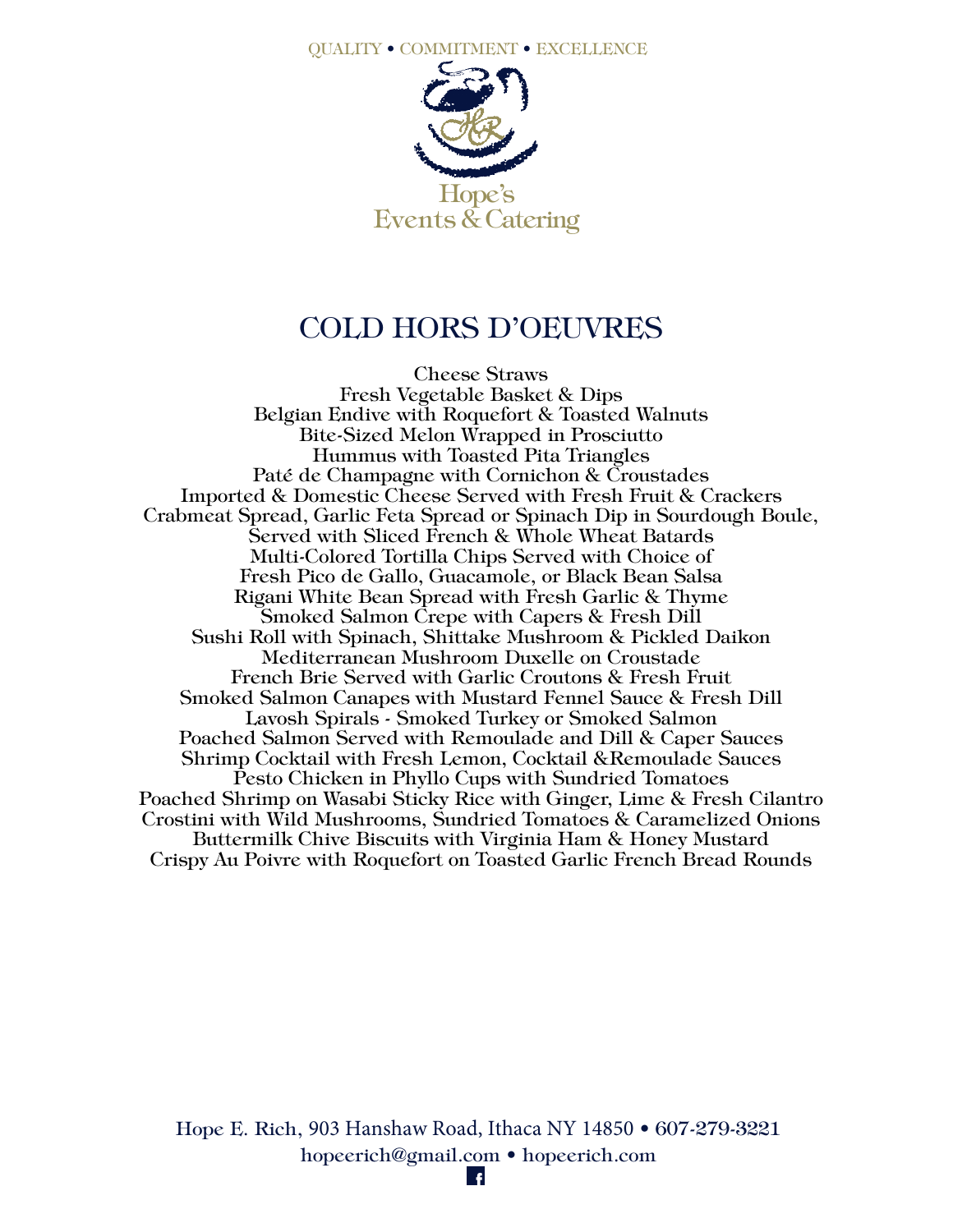

# HOT HORS D'OEUVRES

Asian Baby Back Ribs Roasted Vegetables & Smoked Mozzarella in Phyllo Stuffed Mushrooms with Sausage & Herb Stuffing Wild Mushrooms & Caramelized Onion in Phyllo Jamaican Jerk Chicken Fingers Mini Leek & Gruyere Quiche with Fresh Asparagus French Brie & Roasted Garlic in Phyllo Miniature Quiche - Lorraine, Spinach & Seafood Risotto Balls with Spinach & Parmesan Reggiano Marinated Grilled Lime Shrimp with Fresh Ginger Mini Crabcakes Served with Roasted Red Pepper Aioli Scallops Wrapped in Bacon Artichoke Hearts, Roasted Red Peppers & Cheese in Phyllo Grilled Shrimp with Fresh Sage, Pancetta & Olive Oil Cocktail Meatballs - Swedish or Italian Style Cocktail Springrolls with Oriental Dipping Sauces Spinach & Feta in Phyllo Thai Chicken Fingers with Peanut Dipping Sauce Beef, Pork, or Chicken Satay Vegetable or Smoked Chicken Quesadillas Served with Salsa Cocktail Franks in Puff Pastry Served with Dijon Mustard

Hope E. Rich, 903 Hanshaw Road, Ithaca NY 14850 • 607-279-3221 hopeerich@gmail.com • hopeerich.com